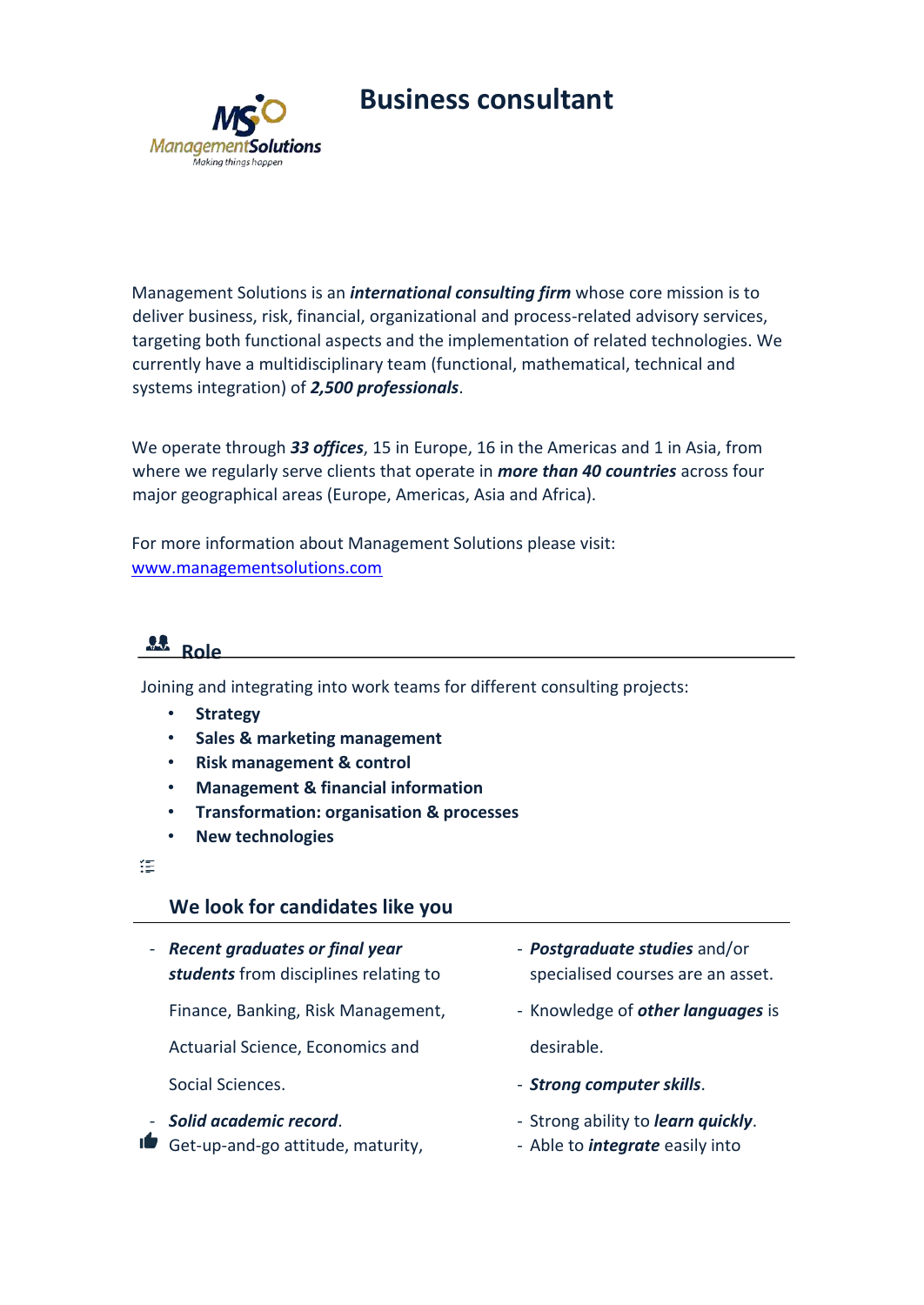## **What we offer**

We offer you the possibility to join a firm that provides all you need to develop your talent to the fullest:

- Working in *the highest-profile consulting projects* in the industry,
- *for the largest companies*, leaders of their respective markets,
- alongside *top industry management* as they face challenges at the national and global level,
- as part of an *extraordinary team* of professionals whose values and corporate culture are a benchmark for the industry.

### **Training**

- *Ongoing training plan*, with approximately 10% of business turnover spent on training.
- *Specialist knowledge* courses, external *expert* courses, professional *skills* courses and *language* courses.
- Last year our staff as a whole received *over 200,000 hours of training* spanning more than *500 courses*.

#### **Career plan**

- Clearly defined *career plan*.
- *Internal promotion* based solely on merit.
- *Partnership-based management model* offers all professionals the opportunity to become part of the Firm's group of partners.

#### **Complementary activities**

- *University*: we maintain a close relationship with the world's most prestigious universities
- *Social Action*: we organize more than 30 community support activities.
- *Sports Club*: internal and external tournaments.

#### **How to apply**

If you are interested in our offer, please complete our application form online at <https://www.managementsolutions.com/en/professional-careers-send-us-your-cv>